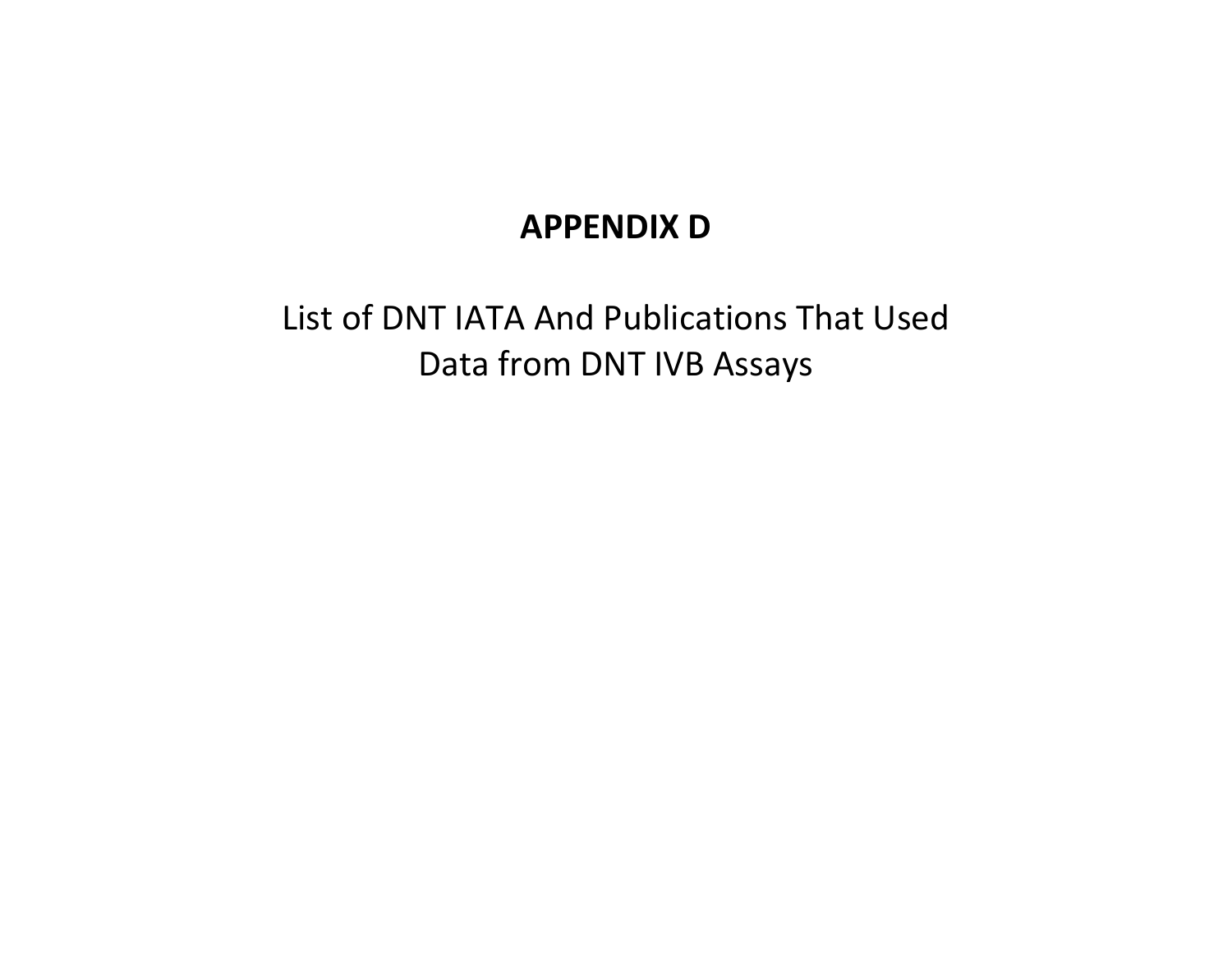|                                                                                                                                                                                            | <b>Chemicals or</b>   |                                                                                                                                                                                                                                                                                                                                         | <b>Reference</b>                                                                                                                                                                                                                                                                                                                                                                                                                                                                                                                                                                                                                                                      |
|--------------------------------------------------------------------------------------------------------------------------------------------------------------------------------------------|-----------------------|-----------------------------------------------------------------------------------------------------------------------------------------------------------------------------------------------------------------------------------------------------------------------------------------------------------------------------------------|-----------------------------------------------------------------------------------------------------------------------------------------------------------------------------------------------------------------------------------------------------------------------------------------------------------------------------------------------------------------------------------------------------------------------------------------------------------------------------------------------------------------------------------------------------------------------------------------------------------------------------------------------------------------------|
| <b>Title and lead</b>                                                                                                                                                                      | <b>Chemical Class</b> | <b>Current Status</b>                                                                                                                                                                                                                                                                                                                   |                                                                                                                                                                                                                                                                                                                                                                                                                                                                                                                                                                                                                                                                       |
| EFSA: Case study for the integration of in<br>vitro data in the developmental<br>neurotoxicity hazard identification and<br>characterisation using deltamethrin as a<br>prototype chemical | Deltamethrin          | • Expected to be<br>published in the<br><b>OECD</b> Series on<br><b>Testing and</b><br><b>Assessment</b> in<br>October 2022<br>• Reviewed and<br>revised under the<br><b>OECD IATA</b><br>Case studies<br>project<br>• Pending review<br>and approval at<br><b>WPHA</b> level<br>• Initial draft<br>published in<br><b>EFSA Journal</b> | -Available on the password protected<br>community website<br>-EFSA PPR Panel (EFSA Panel on<br>Plant Protection Products and their<br>Residues), Hernández-Jerez A,<br>Adriaanse P, Aldrich A, Berny P, Coja<br>T, Duquesne S, Focks A, Marinovich<br>M, Millet M, Pelkonen O, Pieper S,<br>Tiktak A, Topping C, Widenfalk A,<br>Wilks M, Wolterink G, Crofton K,<br>Hougaard S, Paparella M, Tzoulaki I,<br>2021. Scientific Opinion on<br>Development of Integrated Approaches<br>to Testing and Assessment (IATA) case<br>studies on developmental neurotoxicity<br>(DNT) risk assessment. EFSA Journal<br>2021;19(5):6599, 67 pp.<br>doi:10.2903/j.efsa.2021.6599 |
| EFSA: Case study for the integration of in<br>vitro data in the developmental<br>neurotoxicity hazard identification and<br>characterisation using flufenacet                              | Flufenacet            | • Expected to be<br>published in the<br><b>OECD</b> Series on<br><b>Testing and</b><br>Assessment in<br>October 2022<br>• Reviewed and<br>revised under the<br><b>OECD IATA</b><br>Case studies<br>project<br>• Pending review<br>and approval at<br><b>WPHA</b> level                                                                  | -Available on the password protected<br>community website<br>-EFSA PPR Panel (EFSA Panel on<br>Plant Protection Products and their<br>Residues), Hernández-Jerez A,<br>Adriaanse P, Aldrich A, Berny P, Coja<br>T, Duquesne S, Focks A, Marinovich<br>M, Millet M, Pelkonen O, Pieper S,<br>Tiktak A, Topping C, Widenfalk A,<br>Wilks M, Wolterink G, Crofton K,<br>Hougaard S, Paparella M, Tzoulaki I,<br>2021. Scientific Opinion on<br>Development of Integrated Approaches<br>to Testing and Assessment (IATA) case<br>studies on developmental neurotoxicity                                                                                                   |

**Table D.1** – List of DNT IATA case studies that have used data from the DNT IVB and their current status.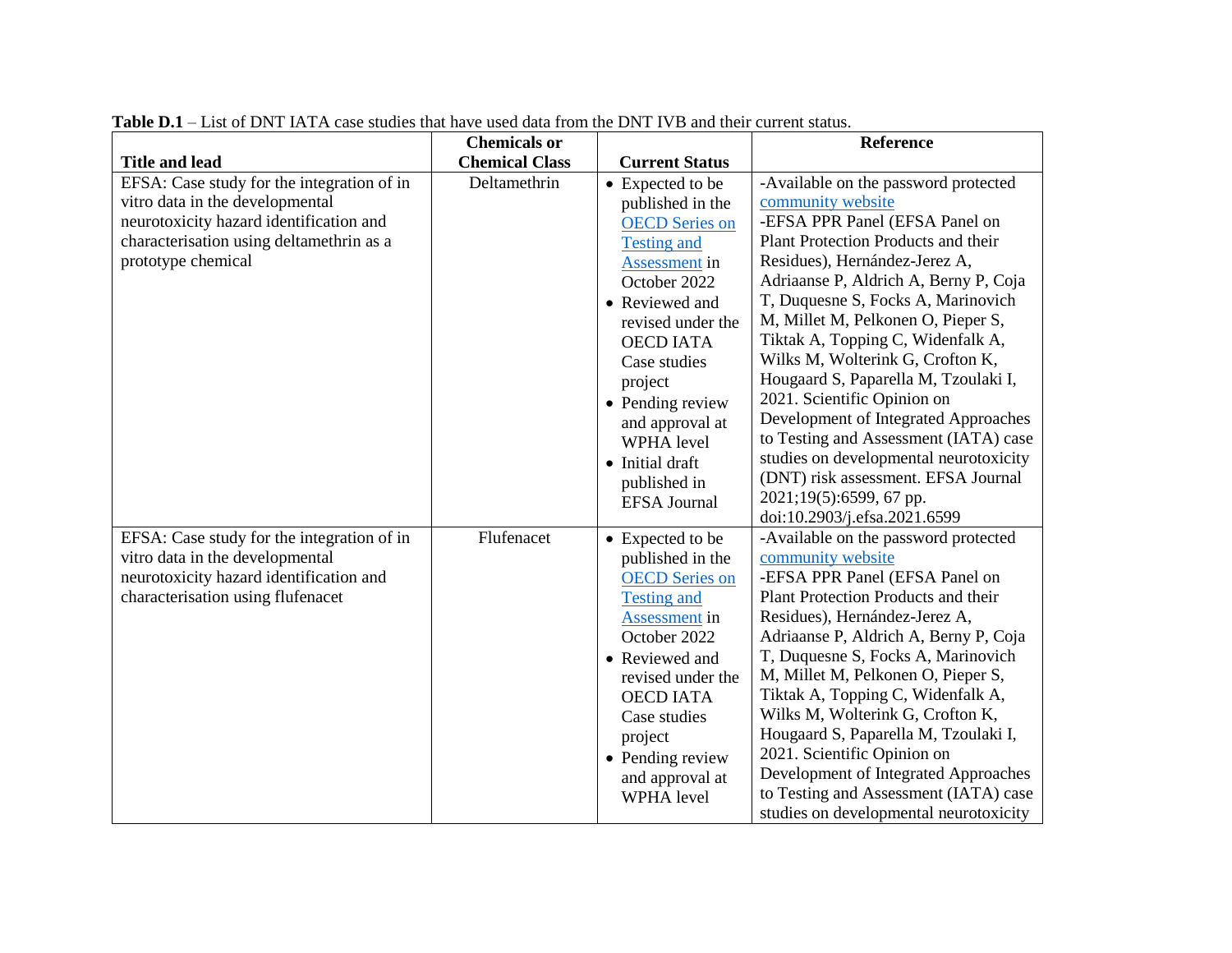|                                                                                                                                                                         | <b>Chemicals or</b>                   |                                                                                                                                                                                                                                                                        | <b>Reference</b>                                                                               |
|-------------------------------------------------------------------------------------------------------------------------------------------------------------------------|---------------------------------------|------------------------------------------------------------------------------------------------------------------------------------------------------------------------------------------------------------------------------------------------------------------------|------------------------------------------------------------------------------------------------|
| <b>Title and lead</b>                                                                                                                                                   | <b>Chemical Class</b>                 | <b>Current Status</b>                                                                                                                                                                                                                                                  |                                                                                                |
|                                                                                                                                                                         |                                       | • Initial draft<br>published in<br><b>EFSA</b> Journal                                                                                                                                                                                                                 | (DNT) risk assessment. EFSA Journal<br>2021;19(5):6599, 67 pp.<br>doi:10.2903/j.efsa.2021.6599 |
| ICAPO: Organophosporus flame retardants,<br>a case study on the use of IATA for DNT to<br>prioritize a class of compounds                                               | <b>Brominated flame</b><br>retardants | • Expected to be<br>published in the<br><b>OECD</b> Series on<br><b>Testing and</b><br>Assessment in<br>October 2022<br>• Reviewed and<br>revised under the<br><b>OECD IATA</b><br>Case studies<br>project<br>• Pending review<br>and approval at<br><b>WPHA</b> level | -Available on the password protected<br>community website                                      |
| EuToxRisk: Case Study on the use of<br>Integrated Approaches for Testing and<br>Assessment for developmental<br>neurotoxicity hazard characterisation of<br>acetamiprid | Neonicotinoids                        | • Expected to be<br>published in the<br><b>OECD</b> Series on<br><b>Testing and</b><br>Assessment in<br>October 2022<br>• Reviewed and<br>revised under the<br><b>OECD IATA</b><br>Case studies<br>project<br>• Pending review<br>and approval at<br>WPHA level        | -Available on the password protected<br>community website                                      |